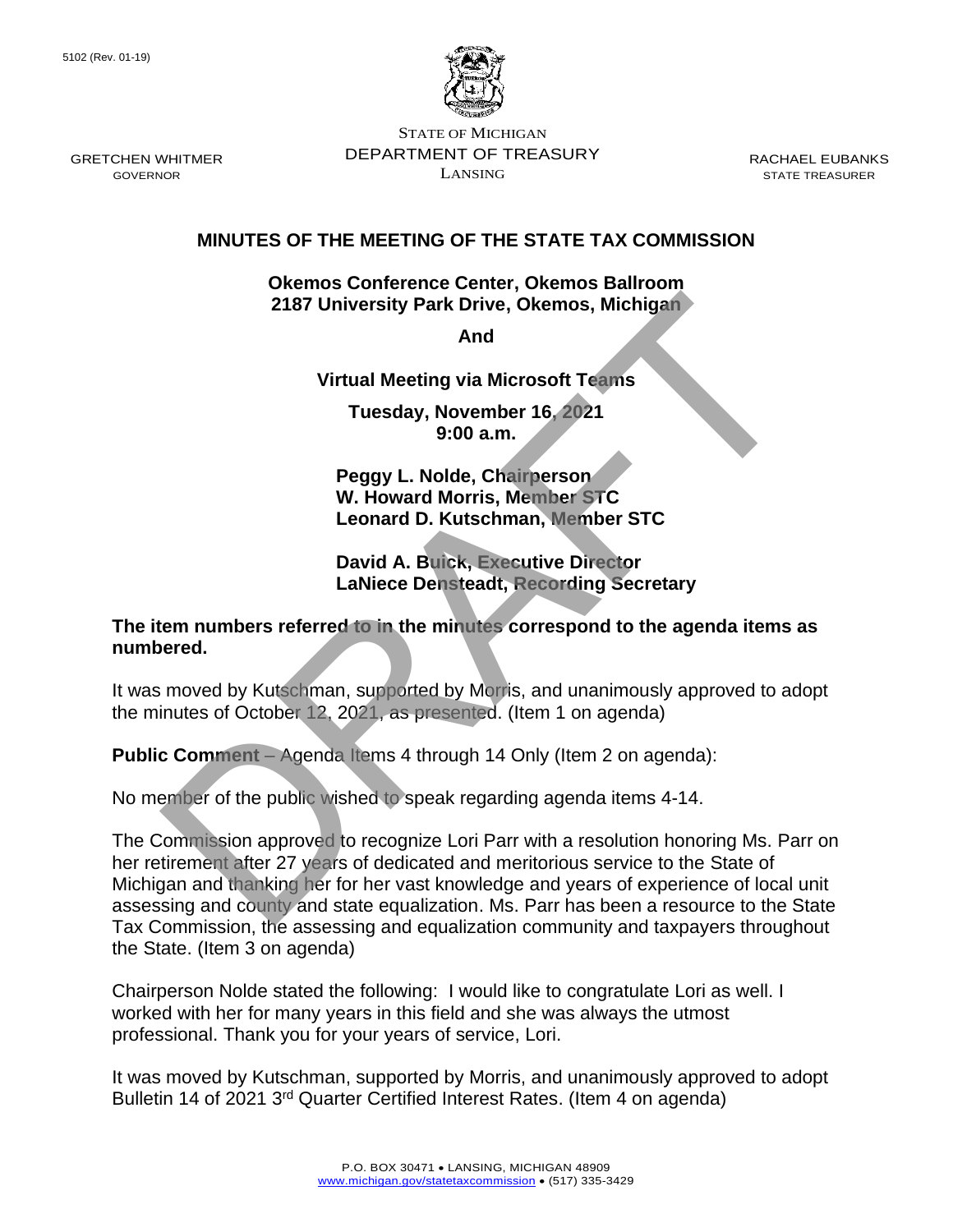It was moved by Morris, supported by Kutschman, and unanimously approved to adopt Bulletin 15 of 2021 Inflation Rate Multiplier for 2022. (Item 5 on agenda)

It was moved by Kutschman, supported by Morris, and unanimously approved to adopt Bulletin 16 of 2021 Interest Rates on MTT Judgments. (Item 6 on agenda)

It was moved by Morris, supported by Kutschman, and unanimously approved to adopt Bulletin 17 of 2021 Procedural Changes for 2022. (Item 7 on agenda)

It was moved by Kutschman, supported by Morris, and unanimously approved to adopt Bulletin 18 of 2021 Boards of Review for 2022. (Item 8 on agenda)

It was moved by Morris, supported by Kutschman, and unanimously approved to adopt Form 5762 – 2022 Solar Energy System Report. (Item 9 on agenda)

It was moved by Kutschman, supported by Morris, and unanimously approved to adopt the revision of Form 607 – Report of Assessment Roll Changes and Classification. (Item 10 on agenda)

It was moved by Morris, supported by Kutschman, and unanimously approved to adopt the revisions of the following 2022 Forms: (Item 11 on agenda)

Form 1019 – Notice of Assessment, Taxable Valuation, and Property **Classification** Form 3128 – Taxable Value Calculations Worksheet Form 4093 – Notice of Assessment, Taxable Valuation (including Leasehold Improvements) and Property Classification moved by Kutschman, supported by Morris, and unanimously approved to a<br>in 18 of 2021 Boards of Review for 2022. (Item 8 on agenda)<br>moved by Morris, supported by Kutschman, and unanimously approved to a<br>5762 – 2022 Solar En

It was moved by Kutschman, supported by Morris, and unanimously approved to adopt the Memorandum Regarding Multipliers for Valuation of Free-Standing Communication Towers. (Item 12 on agenda)

It was moved by Morris, supported by Kutschman, and unanimously approved to adopt the staff recommendations on the **Special Items Exemptions Agenda**. (Item 13 on agenda) (Special Items Exemptions Agenda Link)

It was moved by Kutschman, supported by Morris, and unanimously approved to adopt the staff recommendations on the **Exemptions Agenda**. (Item 14 on agenda) [\(Exemptions Agenda Link\)](https://www.michigan.gov/documents/treasury/14_Exemptions_Agenda_740715_7.pdf)

It was moved by Morris, supported by Kutschman, and unanimously approved to adopt the MCL 211.154 petitions on the **Concurrence Agenda**. (Item 15 on agenda) [\(Concurrence](https://www.michigan.gov/documents/treasury/15_Concurrence_Agenda_740716_7.pdf) Agenda Link)

At 9:10 a.m. the Commission approved to go into recess to await the 9:30 a.m. scheduled MCL 211.154 Non-Concurrence Agenda hearings.

State Tax Commission Meeting for November 16, 2021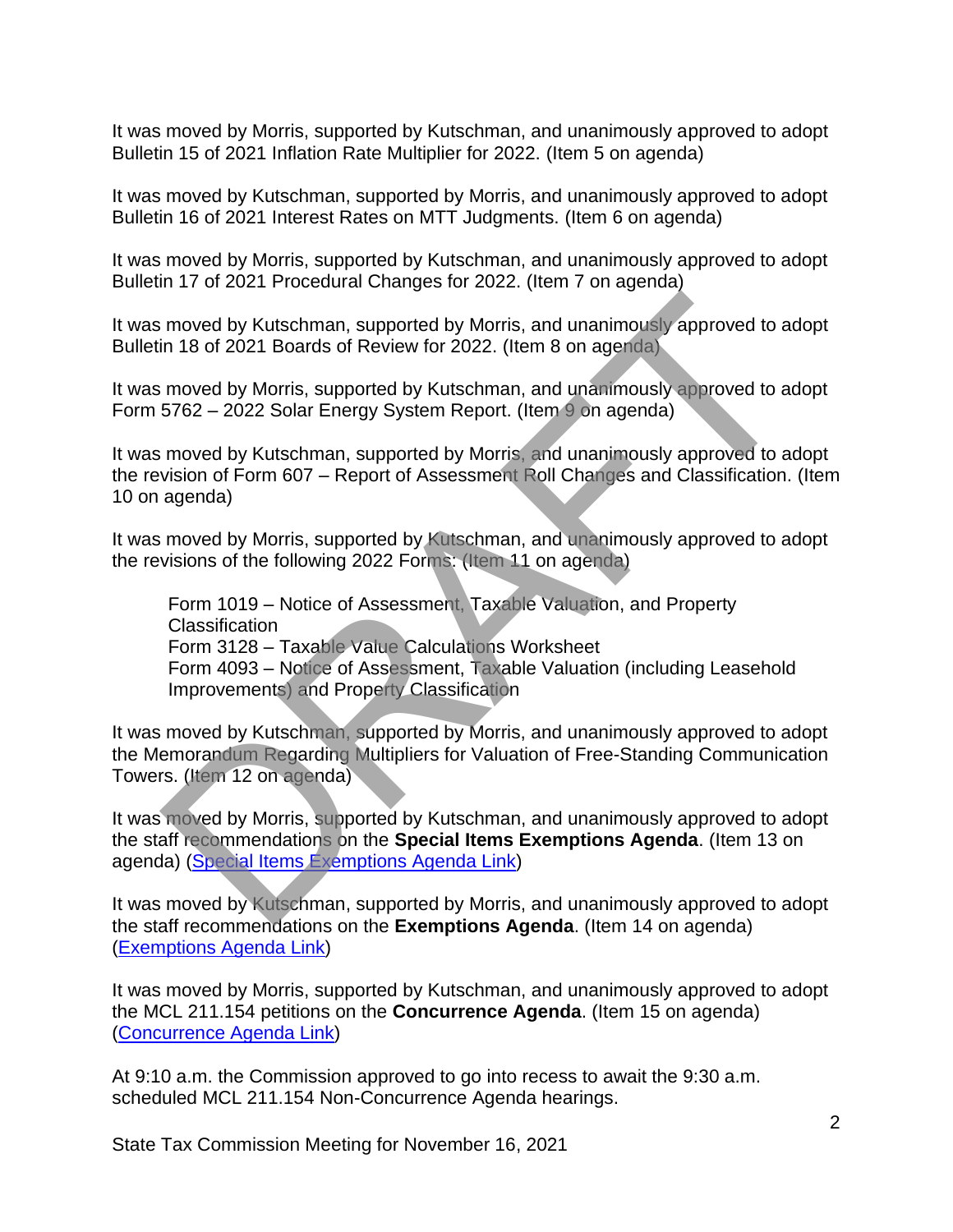The Commission came back into session at 9:30 a.m. for their scheduled MCL 211.154 Non-Concurrence Agenda hearings and the remaining items on their agenda.

It was moved by Kutschman, supported by Morris, and unanimously approved to adopt the staff recommendations on the MCL 211.154 **Non-Concurrence Agenda**. (Item 16 on agenda) [\(Non-Concurrence Agenda Link\)](https://www.michigan.gov/documents/treasury/16_NonConcurrence_Agenda_740717_7.pdf)

## **Public Comment** (Item 17 on agenda):

No member of the public wished to speak at public comment.

**Other Items for Discussion** (Item 18 on agenda):

Commissioner Morris stated the following: It has been a pleasure and honor and truly a learning experience serving with Commissioner Kutschman since he was appointed to the State Tax Commission in March of 2017. His forty-five years of property tax experience in the public and private sector were unparallel for a State Tax Commission Commissioner. In a world of team sports a high compliment is stating that an individual player makes its teammates better players. Commissioner Kutschman embodies that statement. As my teammate as a State Tax Commissioner, he made me a much better Commissioner. Len, I thank you for your service and I will miss having you as my teammate.

Commissioner Kutschman stated the following: It has been an honor and a privilege to be able to serve in this capacity. When I retired from the law firm in 2017 it was a culmination of a forty-five-year career in assessment administration. I have had the opportunity to work with a lot of amazing people on both sides of property tax administration game and being able to spend almost the last five years here has truly been a privilege. Staff is amazing. LaNiece this place wouldn't function without you and Dave your leadership is unparallel. Being able to work with Howard has truly been an amazing effort and I have enjoyed every minute of it. Peggy it is an honor to have you as Chair of the Commission. I am grateful for all of that. This is a culmination of a career for me after fifty-three years. This has been a very rewarding way to put icing on the cake and I appreciate it. Thank you. ember of the public wished to speak at public comment.<br>
Items for Discussion (Item 18 on agenda):<br>
inissioner Morris stated the following: It has been a pleasure and honor and tr<br>
ing experience serving with Commissioner K

Chairperson Nolde stated the following: I would like to say something too. I have enjoyed working with you this last year and half be it TEAMS or whatever and we finally get to be in person. Having known you for years and worked with you for many years, your service has been appreciated and enjoy your retirement. Thank you again for all you have done.

Executive Director Buick stated the following: Congratulations on a great career.

Commissioner Kutschman stated the following: Sean I don't want to forget you either. Sean and I go quite a way back on opposite sides of the fence when I was doing tax appeal work. He was always a formidable adversary, and I am glad to see him here on the Commission staff.